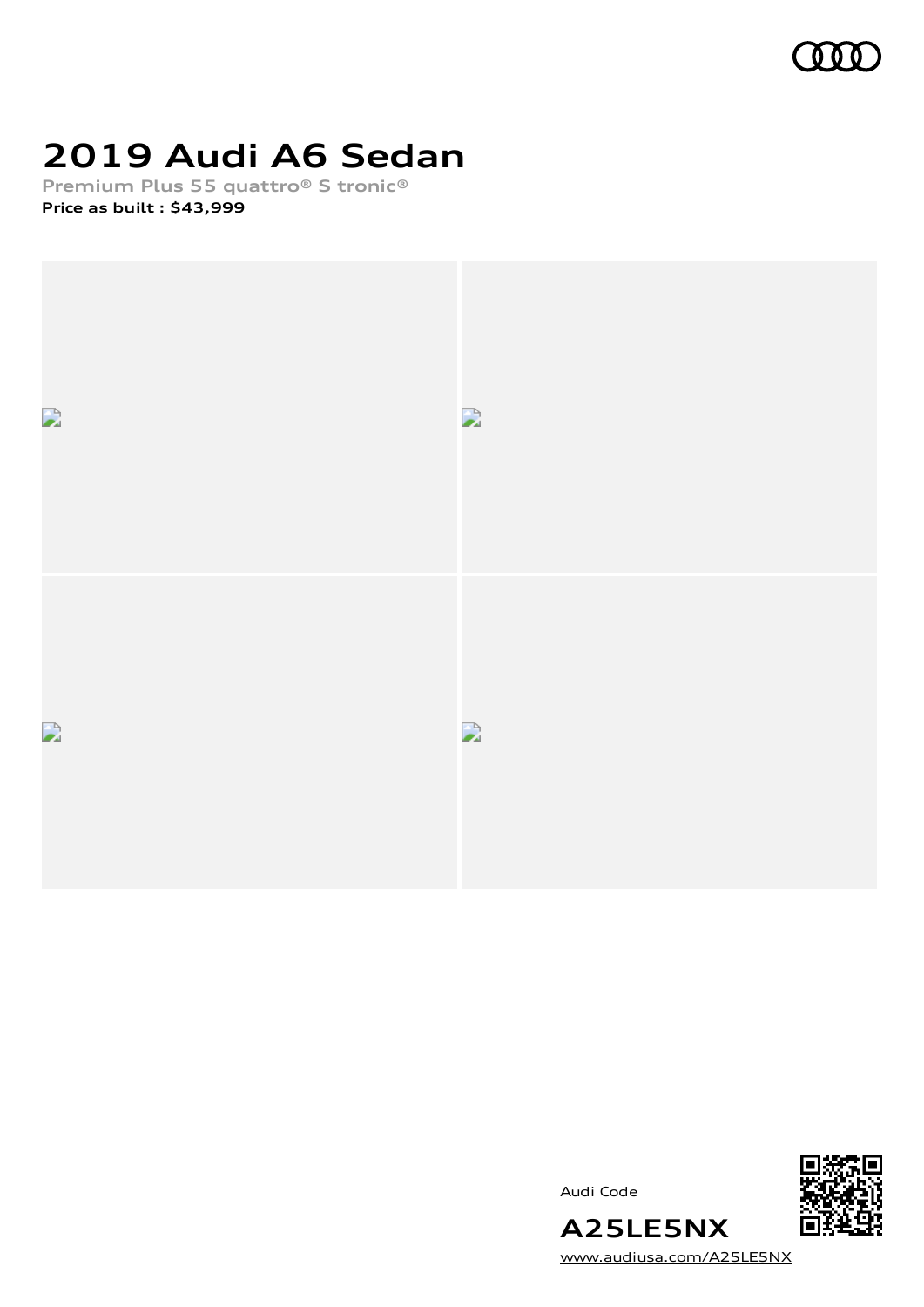### **Summary**

#### **Audi 2019 Audi A6 Sedan** Premium Plus 55 quattro® S tronic®

**Price as buil[t](#page-8-0)** \$43,999

#### **Exterior colour**

Mythos Black metallic

### $\overline{\phantom{a}}$

#### **Further Information**

|                 | N٥           |
|-----------------|--------------|
| Mileage         | 34,965 miles |
| Type of vehicle | Used car     |

**Warranty**

#### **Interior colour**

| Seats     | Black with Rock Gray cross stitching |
|-----------|--------------------------------------|
| Dashboard | Black                                |
| Carpet    | Black                                |
| Headliner | Lunar Silver                         |

#### **Audi Code** A25LE5NX

**Your configuration on www.audiusa.com** [www.audiusa.com/A25LE5NX](https://www.audiusa.com/A25LE5NX)

**Commission number** 552a31b40a0e09b12794

#### **Technical Specifications**

| Engine type                  | 3.0-liter six-cylinder                        |
|------------------------------|-----------------------------------------------|
| stroke                       | Displacement/Bore and 2,995/84.5 x 89.0 cc/mm |
| Torque                       | 369 lb-ft@rpm                                 |
| Top track speed              | 130 mph mph                                   |
| Acceleration (0 - 60<br>mph) | 5.1 seconds seconds                           |
| Recommended fuel             | Premium                                       |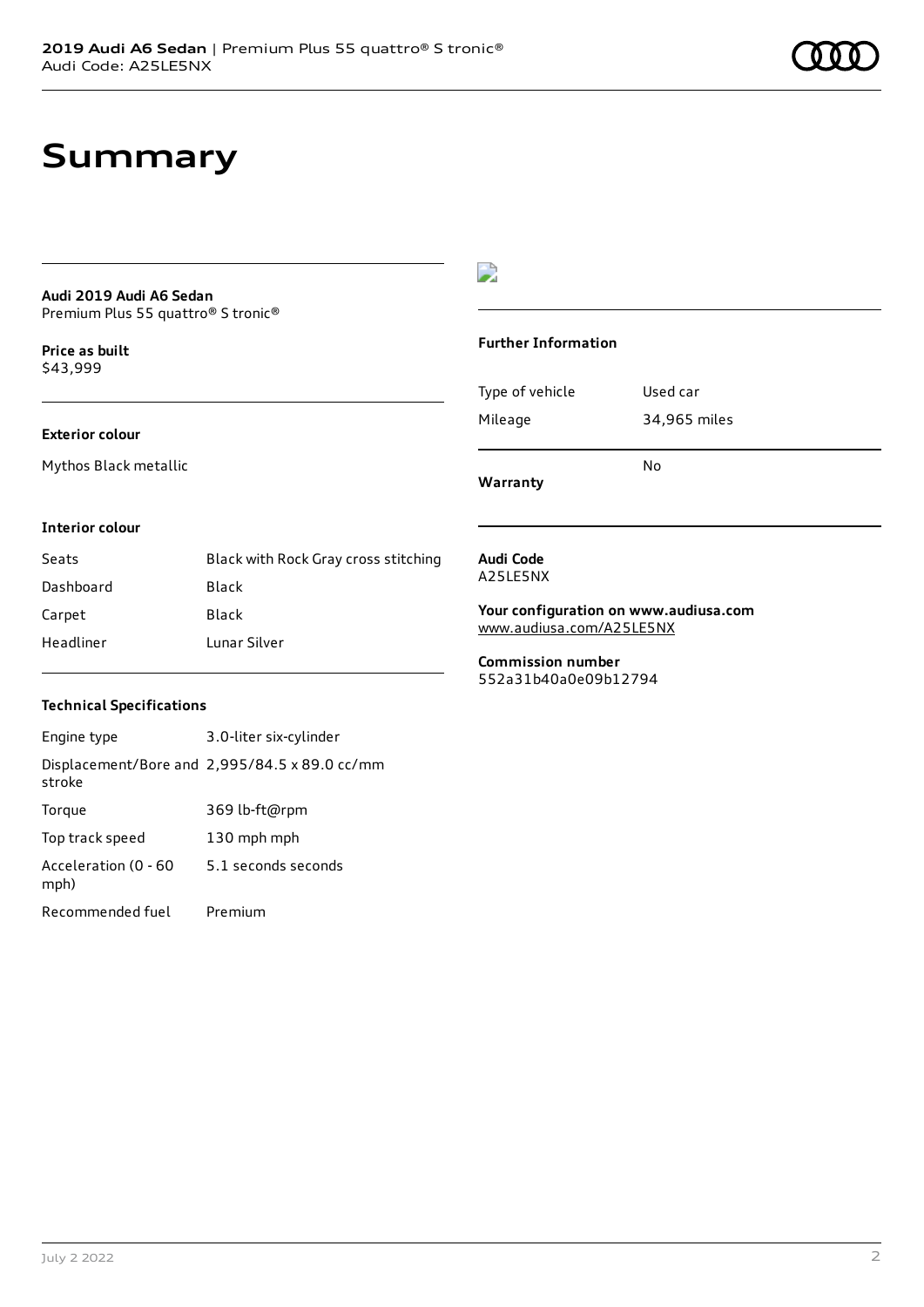

# **Standard features**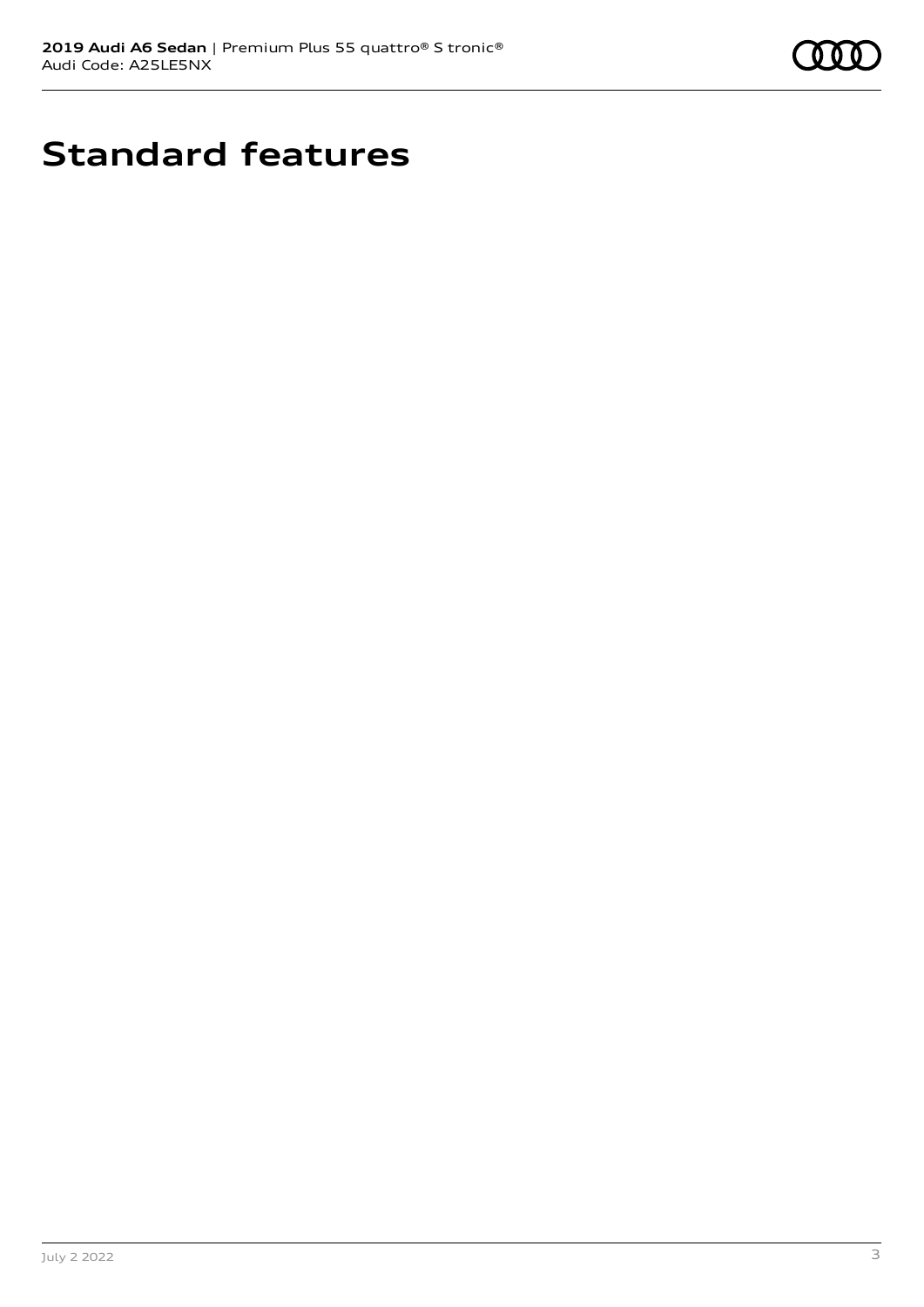### **Dealer remarks**

CARFAX One-Owner. Priced below KBB Fair Purchase Price! 22/29 City/Highway MPG Mythos Black Metallic 2019 Audi A6 3.0T Premium Plus quattro 22/29 City/Highway MPG CERTIFIED BY CARFAX - NO ACCIDENTS AND ONE OWNER!, APPLE CAR PLAY, MULTI POINT SAFETY AND MECHANICAL INSPECTION PERFORMED BY CERTIFIED TECHNICIAN, INTERIOR and EXTERIOR DETAILED FOR DELIVERY, 10 Speakers, 20" Sport Package, 4-Wheel Disc Brakes, ABS brakes, Air Conditioning, Alloy wheels, AM/FM radio: SiriusXM, Audi Advanced Key, Audi Phone Box w/Wireless Charging, Audi Side Assist w/Pre Sense Rear, Audi smartphone interface (Apple CarPlay/Android Auto), Audi Virtual Cockpit, Auto tilt-away steering wheel, Auto-dimming door mirrors, Auto-dimming Rear-View mirror, Automatic temperature control, Bang & Olufsen 3D Premium Sound System, Brake assist, Bumpers: bodycolor, Compass, Contrast Stitching on Door Armrests & Knee Bolster, Convenience Package, Delay-off headlights, Driver door bin, Driver vanity mirror, Dual front impact airbags, Dual front side impact airbags, Electronic Stability Control, Emergency communication system: Audi connect CARE, Exterior Parking Camera Rear, Four wheel independent suspension, Front anti-roll bar, Front Bucket Seats, Front Center Armrest, Front dual zone A/C, Front fog lights, Front reading lights, Garage door transmitter: HomeLink, Genuine wood console insert, Genuine wood dashboard insert, Genuine wood door panel insert, Headlight Washer System, Heated Auto-Dimming Power-Folding Exterior Mirrors, Heated door mirrors, Heated Front Seats, Heated front seats, Illuminated entry, Knee airbag, Leather Seating Surfaces, Leather Shift Knob, Low tire pressure warning, Matrix-Design Headlights w/Highbeam Assist, Memory seat, Navigation System, Occupant sensing airbag, Outside temperature display, Overhead airbag, Overhead console, Panic alarm, Passenger door bin, Passenger vanity mirror, Power door mirrors, Power driver seat, Power moonroof, Power passenger seat, Power steering, Power windows, Premium Plus Package, Radio data system, Radio: Audi MMI Navigation Plus w/MMI Touch 10.1", Radio: Audi MMI Navigation w/MMI Touch Response, Rain sensing wipers, Rear air conditioning, Rear anti-roll bar, Rear reading lights, Rear seat center armrest, Rear window defroster, Remote keyless entry, Security system, Speed control, Speed-sensing steering, Speed-Sensitive Wipers, Split folding rear seat, Sport Suspension (20mm Drop), Steering wheel memory, Steering wheel mounted audio controls, Tachometer, Telescoping steering wheel, Tilt steering wheel, Top View Camera System w/Virtual 360 View, Traction control, Trip computer, Turn signal indicator mirrors, Variably intermittent wipers, Wheels: 20" 5-V-Spoke Bi-Color. quattro 7-Speed Automatic 3.0L V6 Turbocharged DOHC 24V LEV3-ULEV70 335hp

Plus government fees and taxes, any finance charges, \$85 dealer document processing charge, any electronic filing charge and any emission testing charge. Some of our Pre-Owned vehicles may be subject to unrepaired safety recalls. Check for a vehicle's unrepaired recalls by VIN at http://vinrcl.safercar.gov/vin/ #usedcarslosangeleS.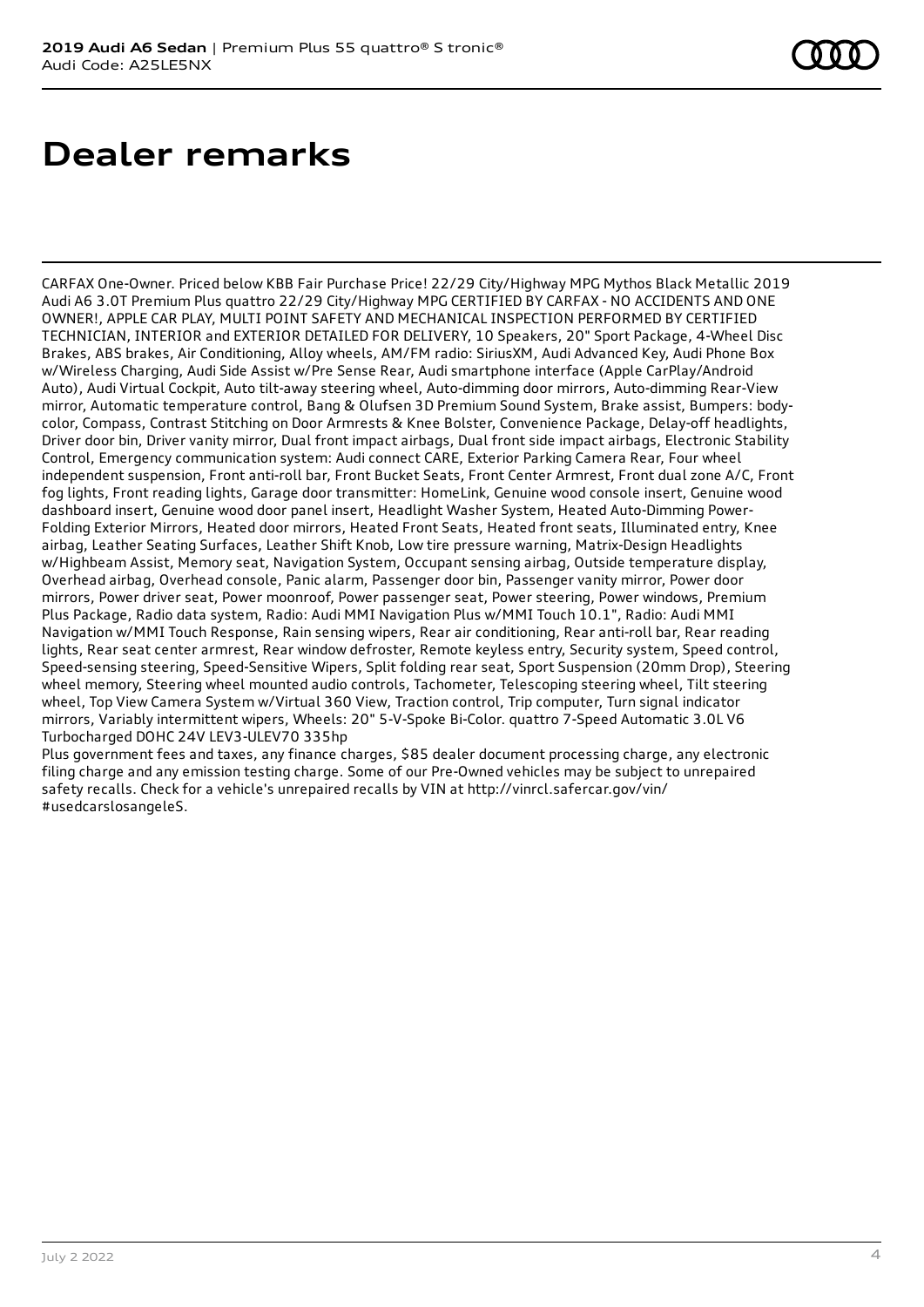# **Technical Specifications**

### **(1/2)**

| <b>Engineering   Performance</b>                                                                  |                                                                                                                                                                                                 | Suspension                                                                |                                                                                                                                 |
|---------------------------------------------------------------------------------------------------|-------------------------------------------------------------------------------------------------------------------------------------------------------------------------------------------------|---------------------------------------------------------------------------|---------------------------------------------------------------------------------------------------------------------------------|
| Engine type                                                                                       | 3.0-liter six-cylinder                                                                                                                                                                          | Front axle                                                                | Five-link front independent steel                                                                                               |
| Acceleration (0 - 60<br>mph)                                                                      | 5.1 seconds seconds                                                                                                                                                                             | Rear axle                                                                 | spring suspension<br>Five-link rear independent steel                                                                           |
| Power Level<br>Engine block<br>Cylinder head<br>Horsepower<br>stroke<br>Top track speed<br>Torque | 55<br>Aluminum-alloy<br>Induction/fuel injection Twin-scroll turbocharged/TFSI®<br>Aluminum-alloy<br>335 @ rpm<br>Displacement/Bore and 2,995/84.5 x 89.0 cc/mm<br>130 mph mph<br>369 lb-ft@rpm | Optional<br><b>Brakes</b><br>Front brakes<br>Rear brakes<br>Parking brake | spring suspension<br>Adaptive damping suspension<br>13.3 (ventilated disc) in<br>13.0 (ventilated disc) in<br>Electromechanical |
| Valvetrain                                                                                        | 24-valve DOHC with Audi valvelift<br>system and variable valve timing                                                                                                                           | <b>Body</b><br>Material                                                   | Multi-material body construction<br>(steel and aluminum composition)                                                            |
| <b>Electrical system</b>                                                                          |                                                                                                                                                                                                 | Corrosion protection                                                      | Multistep anti-corrosion protection                                                                                             |
| Hybrid system battery                                                                             | 48 Volt/9.6Ah lithium-ion battery                                                                                                                                                               | <b>Warranty   Maintenance</b>                                             |                                                                                                                                 |
| <b>Transmission   Drivetrain</b>                                                                  |                                                                                                                                                                                                 | Warranty                                                                  | 4-year/50,000-mile new vehicle<br>limited warranty                                                                              |
| Transmission                                                                                      | Seven-speed S tronic <sup>®</sup> dual-clutch<br>automatic transmission with<br>quattro® all-wheel-drive with<br>ultra® technology                                                              | Maintenance                                                               | 12-month/10,000-mile (whichever<br>occurs first) NO CHARGE first<br>scheduled maintenance                                       |
| <b>Steering</b>                                                                                   |                                                                                                                                                                                                 |                                                                           |                                                                                                                                 |
| Steering type                                                                                     | Electromechanical progressive<br>steering system                                                                                                                                                |                                                                           |                                                                                                                                 |

Turning diameter, curb-36.4 ft

to-curb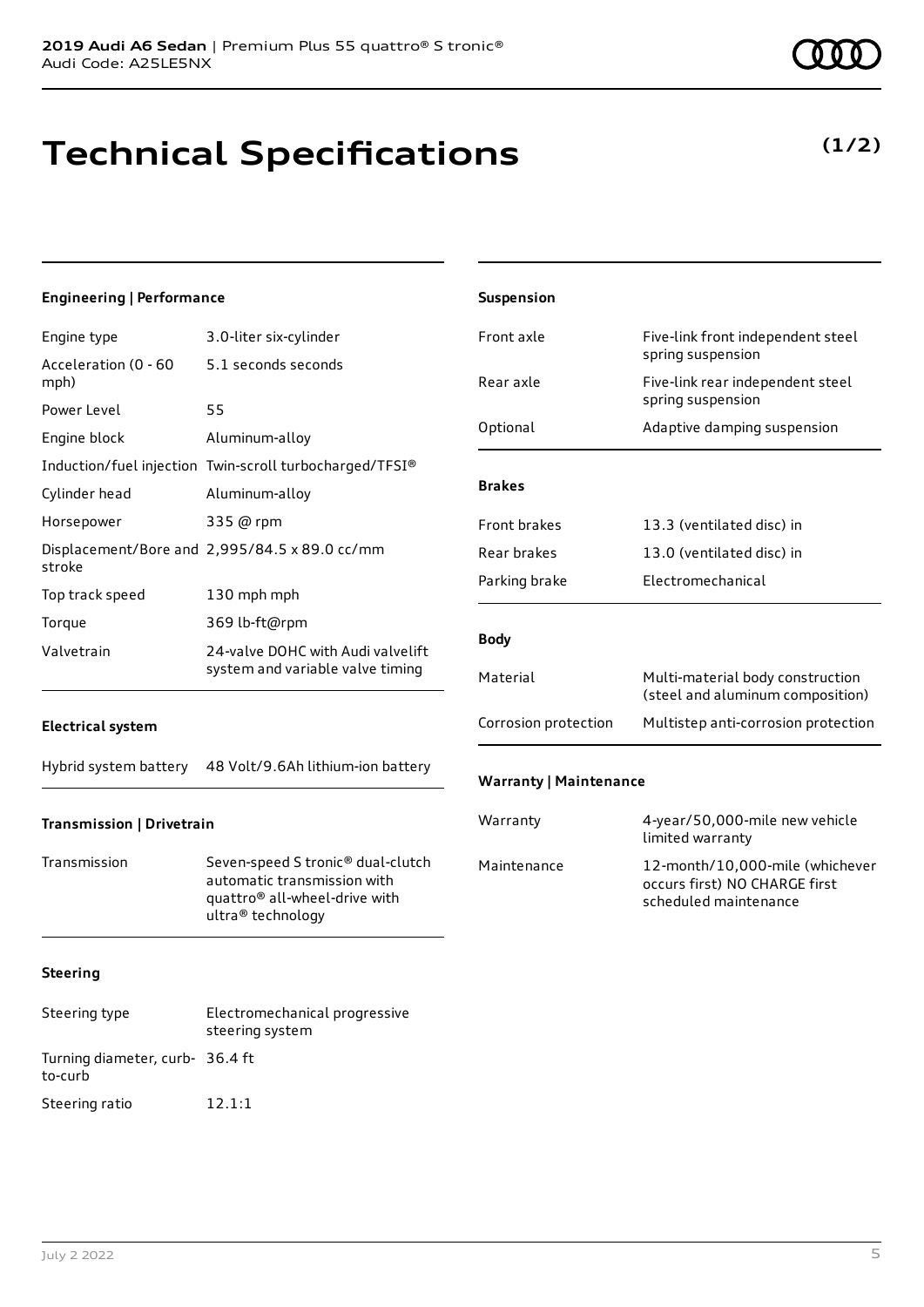### **Technical Specifications**

#### **Exterior Measurements**

| Height                           | 57.4 in   |
|----------------------------------|-----------|
| Overall width without<br>mirrors | 74.3 in   |
| Length                           | 194.4 in  |
| Wheelbase                        | 115.1 in  |
| Drag coefficient                 | $0.29$ Cw |
| Overall width with<br>mirrors    | $83.1$ in |
| Track rear                       | 63.7 in   |
| <b>Track front</b>               | 64.2 in   |
| Curb weight                      | 4,266 lb  |

#### **Interior measurements**

| Seating capacity                          | 5                    |
|-------------------------------------------|----------------------|
| Shoulder room, rear                       | 56.5 in              |
| Head room with front<br>sunroof           | 38.0 in              |
| Leg room, rear                            | 37.4 in              |
| Shoulder room, front                      | 57.8 in              |
| Head room with rear<br>sunroof            | 38.1 in              |
| Leg room, front                           | 41.3 in              |
| Cargo volume, rear<br>seatbacks up/folded | 13.7/NA cu ft, cu ft |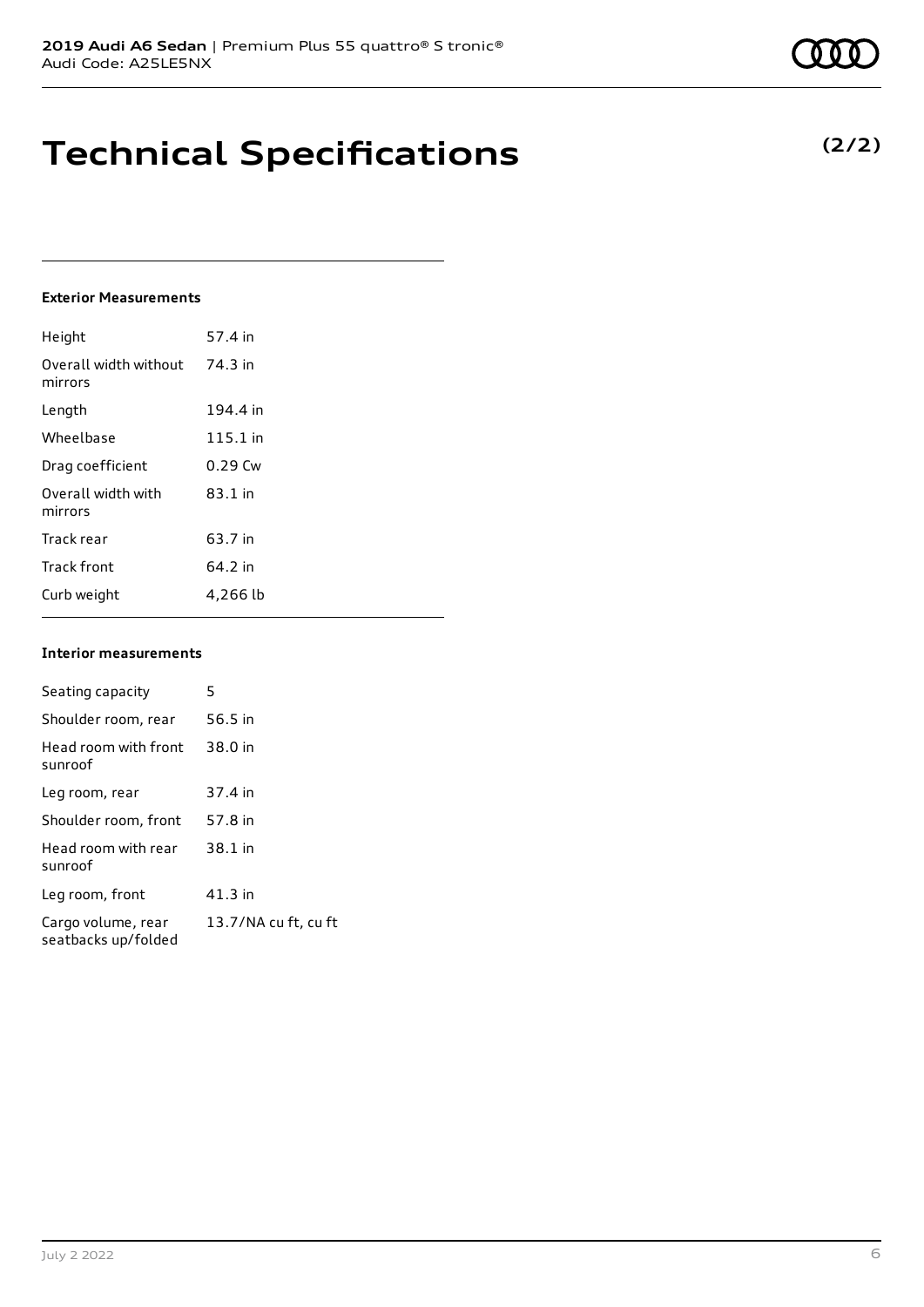### **Consumption- and emission**

#### **Consumption by NEDC**

| urban       | 22 mpg   |
|-------------|----------|
| extra-urban | 29 mpg   |
| combined    | $25$ mpg |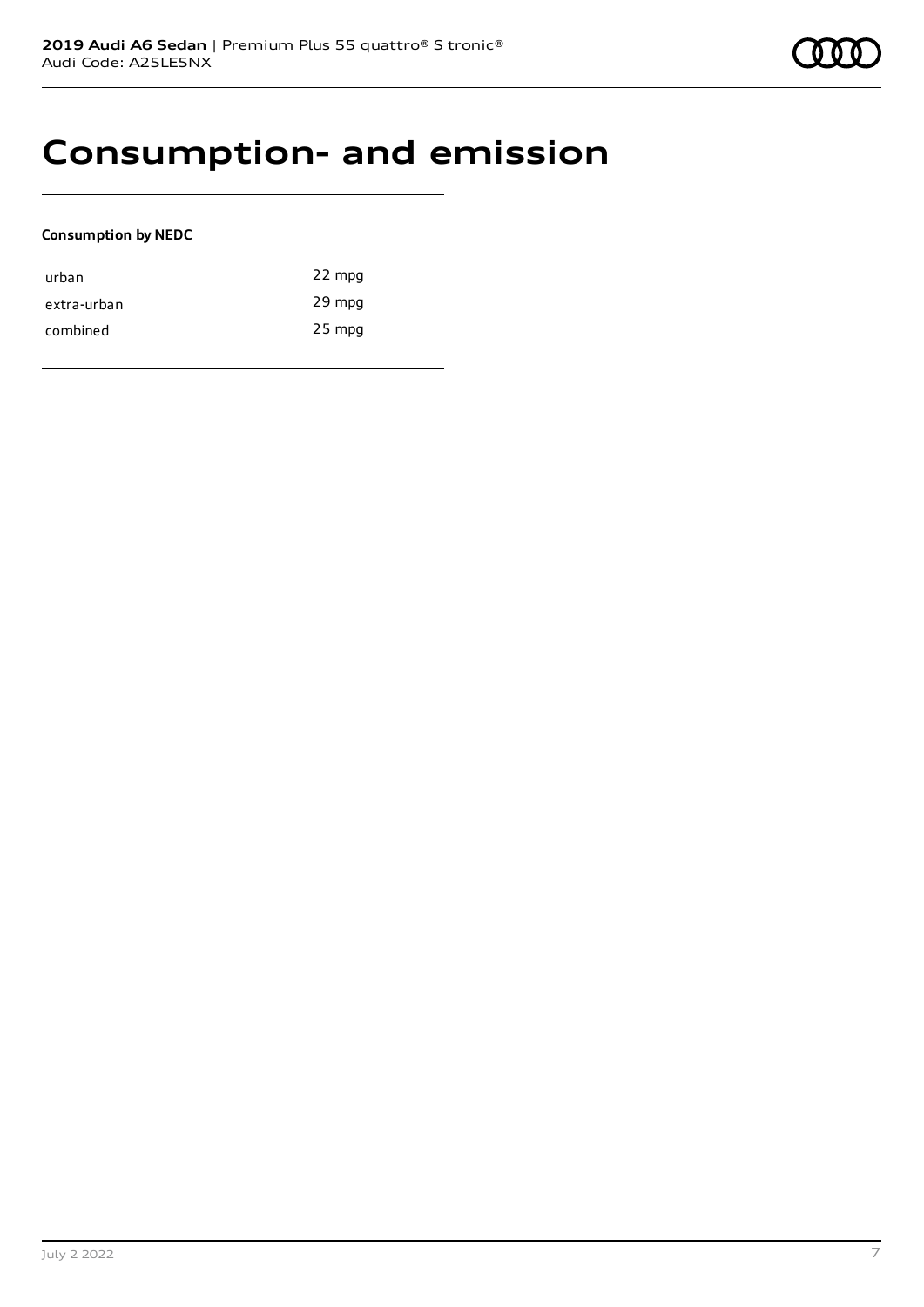### **Contact**

Dealer **Audi Downtown LA**

1900 S Figueroa St 90007 Los Angeles **CA** 

Phone: 2137457200 FAX: 2137440989

www: [https://www.audidtla.com](https://www.audidtla.com/)